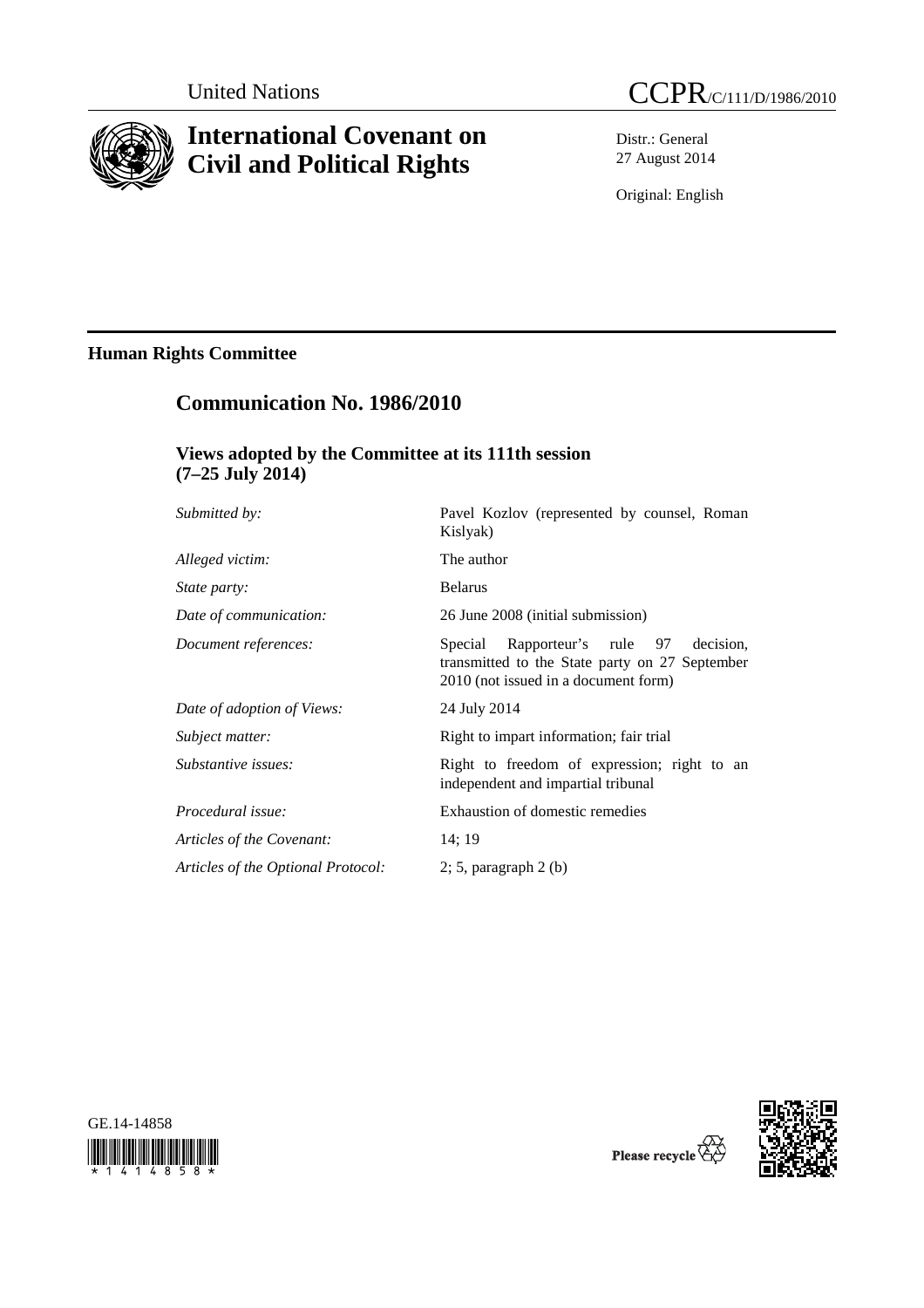## **Annex**

## **Views of the Human Rights Committee under article 5, paragraph 4, of the Optional Protocol to the International Covenant on Civil and Political rights (111th session)**

concerning

### **Communication No. 1986/2010**\*

| Submitted by:          | Pavel Kozlov (represented by counsel, Roman<br>Kislyak) |
|------------------------|---------------------------------------------------------|
| Alleged victim:        | The author                                              |
| <i>State party:</i>    | <b>Belarus</b>                                          |
| Date of communication: | 26 June 2008 (initial submission)                       |

*The Human Rights Committee*, established under article 28 of the International Covenant on Civil and Political Rights,

*Meeting* on 24 July 2014,

*Having concluded* its consideration of communication No. 1986/2010, submitted to the Human Rights Committee by Pavel Kozlov under the Optional Protocol to the International Covenant on Civil and Political Rights,

*Having taken into account* all written information made available to it by the author of the communication and the State party,

*Adopts* the following:

### **Views under article 5, paragraph 4, of the Optional Protocol**

1. The author is Pavel Kozlov, a Belarus national born in 1936. He claims to be a victim of violations, by Belarus, of his rights under articles 14 and 19 of the International Covenant on Civil and Political Rights. The Optional Protocol entered into force for the State party on 30 December 1992.

#### **The facts as submitted by the author**

2.1 The author is a retired court expert on vehicles and other transportation means. In 2004 and 2005, he wrote letters to different government agencies in Belarus criticizing

<sup>\*</sup> The following members of the Committee participated in the consideration of the present communication: Yadh Ben Achour, Lazhari Bouzid, Cornelis Flinterman, Yuji Iwasawa, Walter Kälin, Zonke Zanele Majodina, Gerald L. Neuman, Sir Nigel Rodley, Víctor Manuel Rodríguez-Rescia, Fabián Omar Salvioli, Dheerujlall Seetulsingh, Anja Seibert-Fohr, Yuval Shany, Konstantine Vardzelashvili, Margo Waterval and Andrei Paul Zlătescu. The text of a joint opinion by Committee members Dheerujlall Seetulsingh and Walter Kälin (dissenting) is appended to the present Views.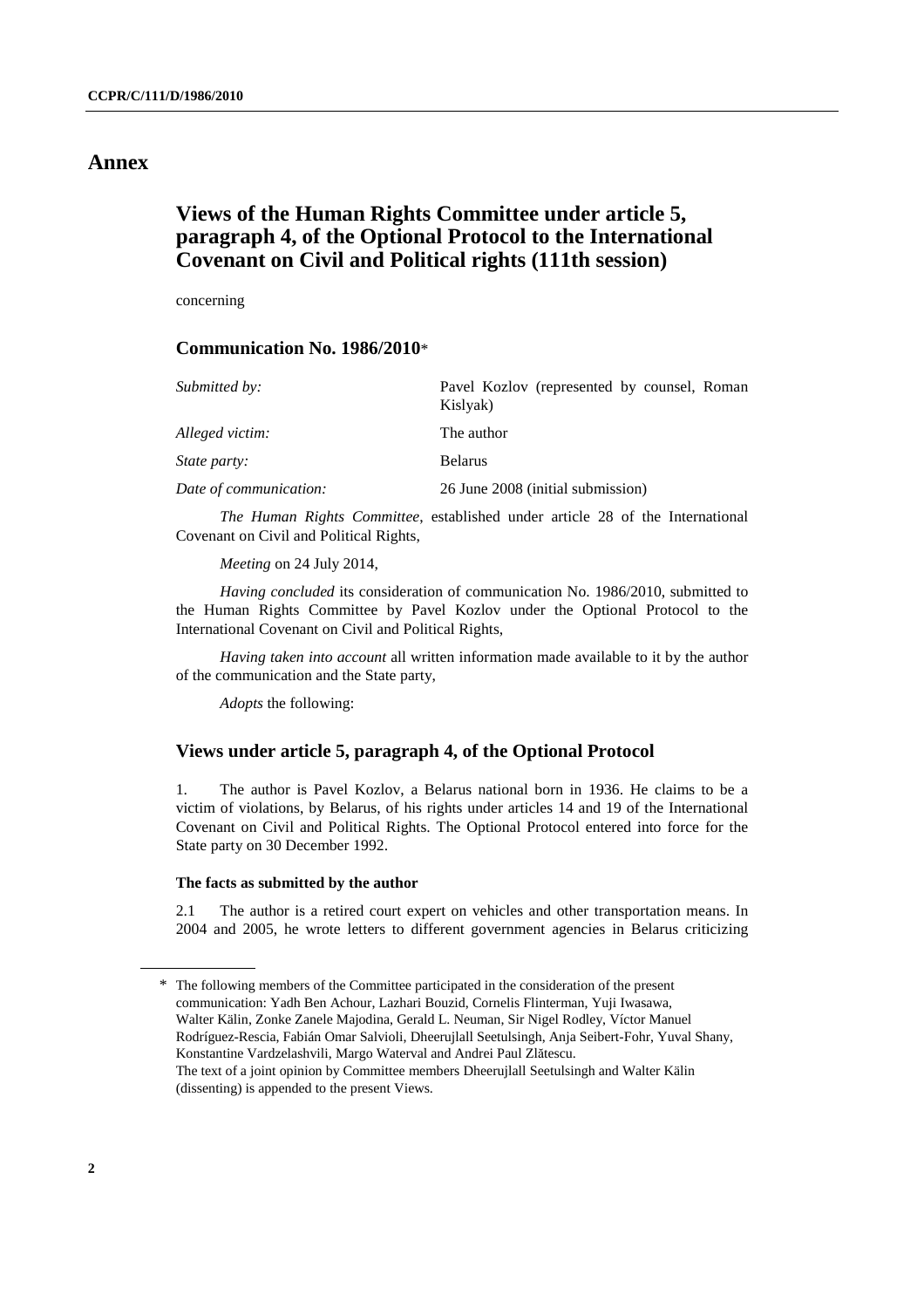officials of the State-owned closed joint stock insurance society "Promtransinvest" (hereinafter, Promtransinvest) because of what he perceived as a lack of responsibility and monitoring, the unsustainable spending of the insurance payments of the members of the society, possible corruption and harm to the rights of individuals involved in traffic accidents.

2.2 The author submits that, in one of those letters, dated 18 January 2005, addressed to the Minister for Finance of Belarus, he criticized the Deputy Director of Promtransinvest, Ms. T., indicating in particular that she was "empty-headed, not a business-oriented person, and at a general level of an eighth-grade student with the knowledge of an insurance agent". On 11 March 2005, based on the above expressions, the Lenin District Court in Brest convicted him of committing slander, an administrative offence under article 156.2 of the Code of Administrative Offences and sentenced him to pay an administrative fine of 24,000 roubles (equal to some 12 United States dollars at the time of writing).

2.3 In its decision, the district court considered that the allegations by the author that Ms. T. was at a general level of an eighth-grade student with the knowledge of an insurance agent did not correspond to the reality and was derogatory; the phrase "empty-headed" was humiliating. The Court based its conclusions on a letter from Ms. T.'s employer presented by her that listed her professional qualities and the fact that she had completed university studies.

2.4 On 12 October 2006, the author appealed the district court's judgement to the President of the Brest Regional Court. In a subsequent and additional filing to his appeal, dated 20 October 2006, the author explicitly claimed that the first instance judgement violated his rights under article 19 of the Covenant. On 30 October 2006, the Regional Court rejected the appeal, agreeing with the district court's conclusions that the expressions used by the author in his letter were in fact, "derogatory and humiliating" for Ms. T. On 8 November 2006, the author appealed the district court judgement to the President of the Supreme Court of Belarus. On 26 January 2006, a Deputy President of the Supreme Court rejected the appeal, reasoning that the author was "disseminating fabrications that were harmful to Ms. T.'s honour and dignity".

2.5 The author contends that he has exhausted all available and effective domestic remedies in relation to his claim under article 19 of the Covenant, and that no remedies exist in relation to his claim under article 14 of the Covenant (see para. 3.2 below).

#### **The complaint**

3.1 The author submits that the expressions he used in his letter, considered by the courts as constituting slander were simply his opinion, views and criticism directed at an official of a State-owned entity. The courts could not justify the limitations imposed on his right of the freedom of expression and, thus, the fine imposed on him constitutes a violation of his rights under article 19 of the Covenant.

3.2 The author also maintains that he was denied justice, since from the beginning of the proceedings, the courts were biased and sided with the authorities and failed to assess impartially the facts of the case. He submits that the courts are de facto under the subordination of the executive branch. The author submits that several government officials from the Ministry of Finance and the Ministry of the Interior were present during the court trial and the courts clearly took the side of the authorities against the author. Accordingly, he claims that his rights under article 14 of the Covenant were violated.

#### **State party's observations on admissibility**

4.1 On 26 October 2010, the State party challenged the admissibility of the communication, arguing that the communication to the Committee was brought by a third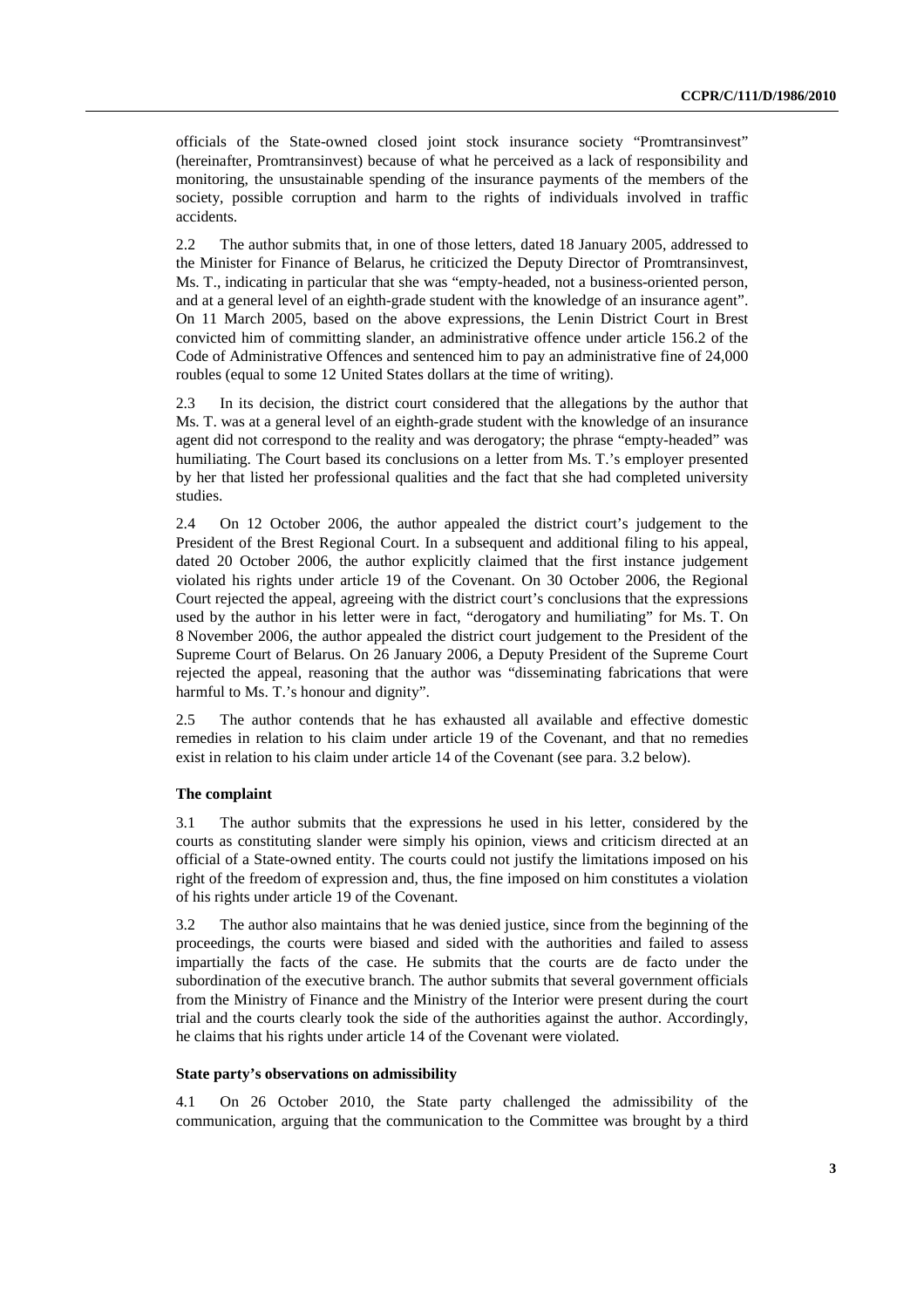party, and not the individual himself, as required by article 1 of the Optional Protocol to the Covenant. The State party further requested the Committee to "clarify the relations" between the author's counsel and the author himself.

4.2 On 6 January 2011, the State party submits, with regard to the present communications and several other communications before the Committee, that the author has not exhausted all available domestic remedies in Belarus, including "the appeal to the Prosecutor's office against a judgment having force of res judicata as an act of supervision". It further submits that, while being a party to the Optional Protocol, it did not give its consent for the extension of the Committee's mandate; that it considers the above communications as registered with violations of the provisions of the Optional Protocol; that there are no legal grounds for their consideration by the State party; and that "any references in this connection to the Committee's long-standing practice are unlawfully bound".

4.3 On 5 October 2011, the State party challenged the admissibility of the communication, arguing that the author had failed to exhaust all available domestic remedies, as he has not requested the procurator to initiate supervisory review proceedings concerning decisions which had entered into force.

4.4 On 25 January 2012, the State party submitted with regard to the present communication together with around sixty other communications that, when becoming a party to the Optional Protocol, it had recognized the competence of the Committee under article 1, but that recognition of competence was done in conjunction with other provisions of the Optional Protocol, including those that established criteria regarding petitioners and the admissibility of their communications, in particular articles 2 and 5. The State party maintains that, under the Optional Protocol, States parties have no obligations regarding recognition of the Committee's rules of procedure and its interpretation of the provisions of the Optional Protocol, which "could only be efficient when done in accordance with the Vienna Convention on the Law on Treaties". It submits that, "in relation to the complaint procedure the States parties should be guided first and foremost by the provisions of the Optional Protocol", and that "references to the Committee's longstanding practice, methods of work, case law are not subject of the Optional Protocol". It also submits that "any communication registered in violation of the provisions of the Optional Protocol to the Covenant on Civil and Political Rights will be viewed by the State party as incompatible with the Protocol and will be rejected without comments on the admissibility or on the merits". The State party also maintains that decisions taken by the Committee on rejected communications will be considered by its authorities as "invalid".

#### **Issues and proceedings before the Committee**

#### *State party's lack of cooperation*

5.1 The Committee notes the State party's assertion that there are no legal grounds for the consideration of the author's communication, insofar as it is registered in violation of the provisions of the Optional Protocol; that it has no obligations regarding the recognition of the Committee's rules of procedure and regarding the Committee's interpretation of the provisions of the Optional Protocol; and that if a decision is adopted by the Committee in this case, it will be ignored as "invalid" by the authorities of the State party.

5.2 The Committee recalls that under article 39, paragraph 2, of the Covenant, it is empowered to establish its own rules of procedure, which States parties have agreed to recognize. It further observes that, by adhering to the Optional Protocol, a State party to the Covenant recognizes the Committee's competence to receive and consider communications from individuals claiming to be victims of violations of their rights set forth in the Covenant (preamble and art. 1). Implicit in a State's adherence to the Optional Protocol is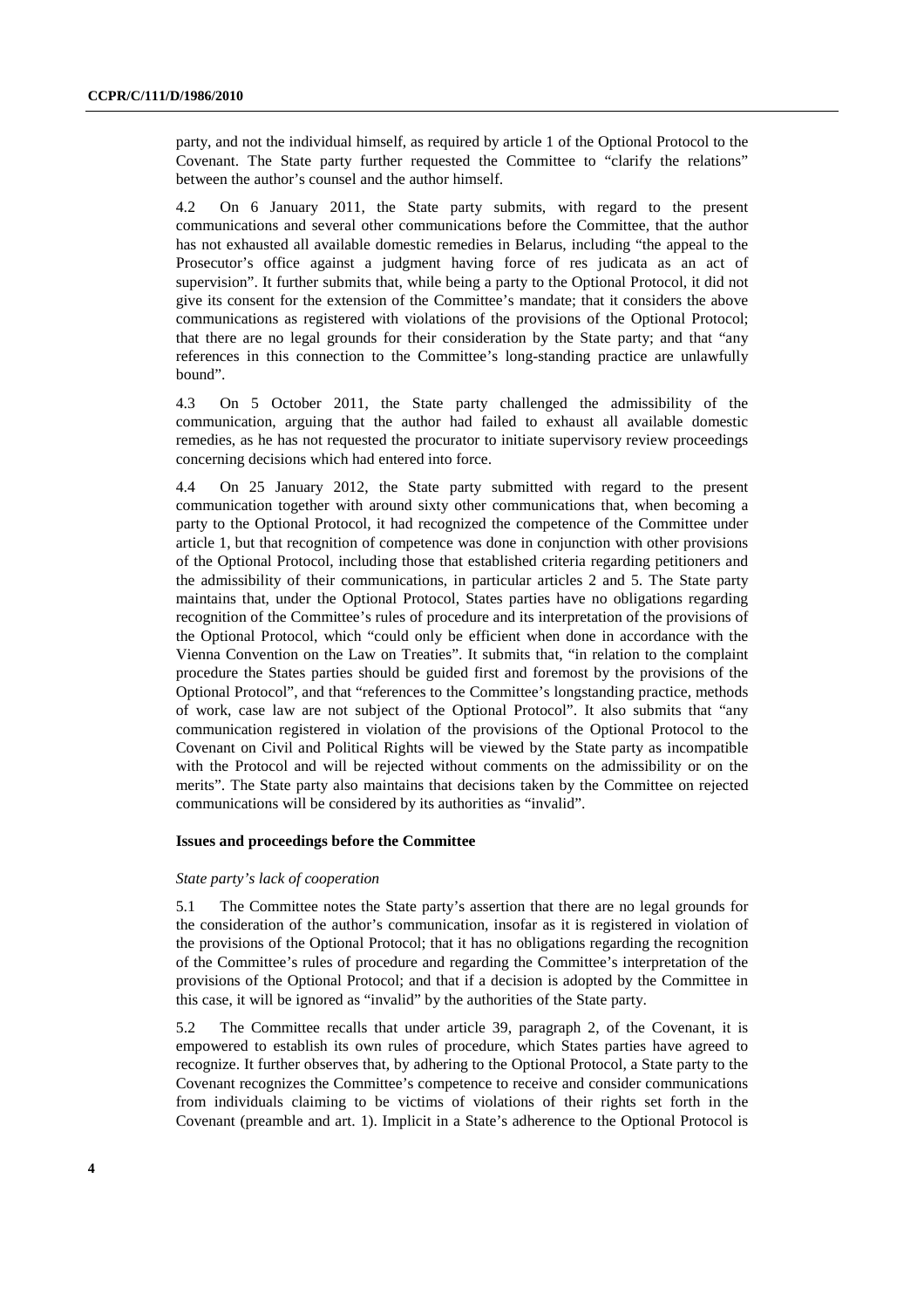an undertaking to cooperate with the Committee in good faith so as to permit and enable it to consider such communications, and after examination to forward its views to the State party and to the individual (art. 5, paras. 1 and 4). It is incompatible with those obligations for a State party to take any action that would prevent or frustrate the Committee in its consideration and examination of the communication, and in the expression of its Views.<sup>1</sup> It is for the Committee to determine whether a communication should be registered. The Committee observes that, by failing to accept the competence of the Committee to determine whether a communication shall be registered and by declaring beforehand that it will not accept the determination of the Committee on the admissibility or the merits of that communication, the State party violates its obligations under article 1 of the Optional Protocol to the Covenant.<sup>2</sup>

#### *Consideration of admissibility*

6.1 Before considering any claim contained in a communication, the Human Rights Committee must, in accordance with rule 93 of its rules of procedure, decide whether or not the case is admissible under the Optional Protocol to the Covenant.

6.2 The Committee has ascertained, as required under article 5, paragraph 2 (a), of the Optional Protocol, that the same matter is not being examined under another procedure of international investigation or settlement.

6.3 The Committee notes that the State party has challenged the admissibility of the communication for non-exhaustion of domestic remedies under article 5, paragraph 2 (b), of the Optional Protocol on the ground that the author has not requested the Office of the Procurator-General to have his case considered under the supervisory review proceedings. The Committee recalls its jurisprudence, according to which a petition for supervisory review to a prosecutor's office, allowing it to review court decisions that have taken effect, does not constitute a remedy which has to be exhausted for the purposes of article 5, paragraph 2 (b), of the Optional Protocol.<sup>3</sup> Accordingly, the Committee considers that it is not precluded by the requirements of article 5, paragraph 2 (b), of the Optional Protocol from examining the present communication.

6.4 The Committee takes note of the author's claim that his rights under article 14 of the Covenant have been violated as the State party's courts are not independent, were biased and failed to assess his case impartially as a result of the presence of several government officials during the court trial. However, in the absence of further explanations or evidence in support of that claim, the Committee finds it insufficiently substantiated, for purposes of admissibility, and declares it inadmissible under article 2 of the Optional Protocol

6.5 The Committee considers that the author has sufficiently substantiated his claim under article 19 of the Covenant, for purposes of admissibility, declares it admissible and proceeds to its examination on the merits.

<sup>&</sup>lt;sup>1</sup> See, inter alia, communication No. 869/1999, *Piandiong et al. v. the Philippines*, Views adopted on 19 October 2000, para. 5.1. 2 See, for example, communications No. 1226/2003, *Korneenko v. Belarus*, Views adopted on 20 July

<sup>2012,</sup> para. 8.2; and No. 1948/2010, *Turchenyak et al v. Belarus*, Views adopted on 24 July 2013,

para. 5.2.<br><sup>3</sup> Communication No. 1873/2009, *Alekseev v. the Russian Federation*, Views adopted on 25 October 2013, para. 8.4.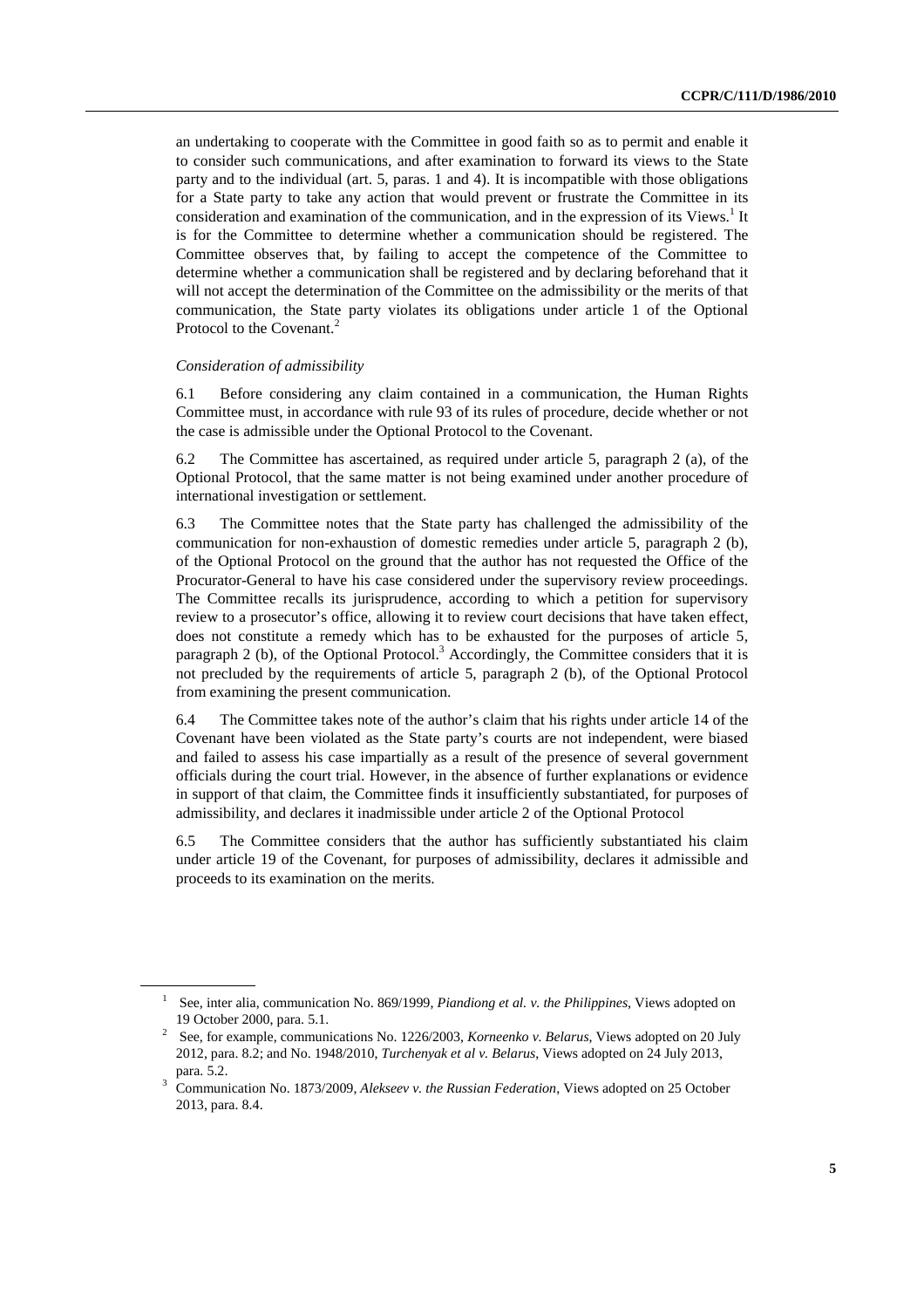#### *Consideration of merits*

7.1 The Human Rights Committee has considered the present communication in the light of all the information made available to it by the parties, as required under article 5, paragraph 1, of the Optional Protocol.

7.2 The issue before the Committee is whether the administrative fine imposed on the author on 11 March 2005 for his letter to the Minister for Finance of Belarus, dated 18 January 2005, in which, inter alia, he expressed his view of Ms. T., constitutes a violation of the author's rights to freedom of expression, as protected under article 19 of the Covenant.

7.3 Article 19, paragraph 2, of the Covenant requires States parties to guarantee the right to freedom of expression. The Committee recalls that the right to freedom of expression is of paramount importance in any democratic society, and any restrictions on the exercise of that right must meet a strict test of justification.<sup>4</sup> The Committee recalls in that respect that it is only subject to the specific conditions laid down in article 19, paragraph 3, of the Covenant that restrictions to the right to freedom of expression may be imposed, i.e., the restrictions must be provided by law; they may only be imposed for one of the grounds set out in subparagraphs (a) and (b) of paragraph 3; and they must conform to the strict test of necessity and proportionality.<sup>5</sup>

7.4 The Committee notes that the State party has submitted no observations on the merits of the present communication and, therefore, did not seek to identify which of those purposes are applicable, much less the necessity thereof in the particular case. It may, however, be noted that the State party's district court considered the statements by the author to be derogatory and humiliating. Article 19, paragraph 3 (a), allows restrictions which are provided by law and necessary for respect of the rights or reputation of others. However, as the Committee has consistently found, the State party must demonstrate in specific and individualized fashion why the specific action taken was necessary and proportionate.<sup>6</sup> The Committee also refers to its general comment No. 34 (2011) on freedoms of opinion and expression, according to which, defamation laws must be crafted with care to ensure that they comply with paragraph 3, and they do not serve, in practice, to stifle freedom of expression. $7$ 

7.5 The Committee notes that the author was fined for writing a letter to the Ministry of Finance in which he described Ms. T. as "empty-headed", "not business-oriented", and "at a general level of an eighth-grade student with the knowledge of an insurance agent". In order to determine whether the imposition of a fine for using those expressions constitutes a justifiable restriction with the purpose of protecting Ms. T.'s rights and reputation, the Committee takes account of the form and context of the expression at issue as well as the means of its dissemination<sup>8</sup> and recalls that public interest in the subject matter of a criticism is a factor to be taken into account when considering allegations of defamation.<sup>9</sup> The Committee notes in that respect that the expressions used by the author formed part of a letter calling the Ministry of Finance's attention to the alleged irresponsible management

<sup>4</sup> See communication No. 1022/2001, *Velichkin* v. *Belarus*, Views adopted on 20 October 2005,

para. 7.3. 5 See communication No. 1815/2008, *Adonis* v. *the Philippines*, Views adopted on 26 October 2011,

para. 7.8.<br><sup>6</sup> See communication No. 926/2000, *Shin v. Republic of Korea*, Views adopted on 16 March 2004, para. 7.3; general comment No. 34 (2011) on freedoms of opinion and expression, para. 35.

See general comment No. 34 (see note 6 above), para. 47.

<sup>8</sup> Ibid., para. 34.

<sup>&</sup>lt;sup>9</sup> Ibid., para. 47.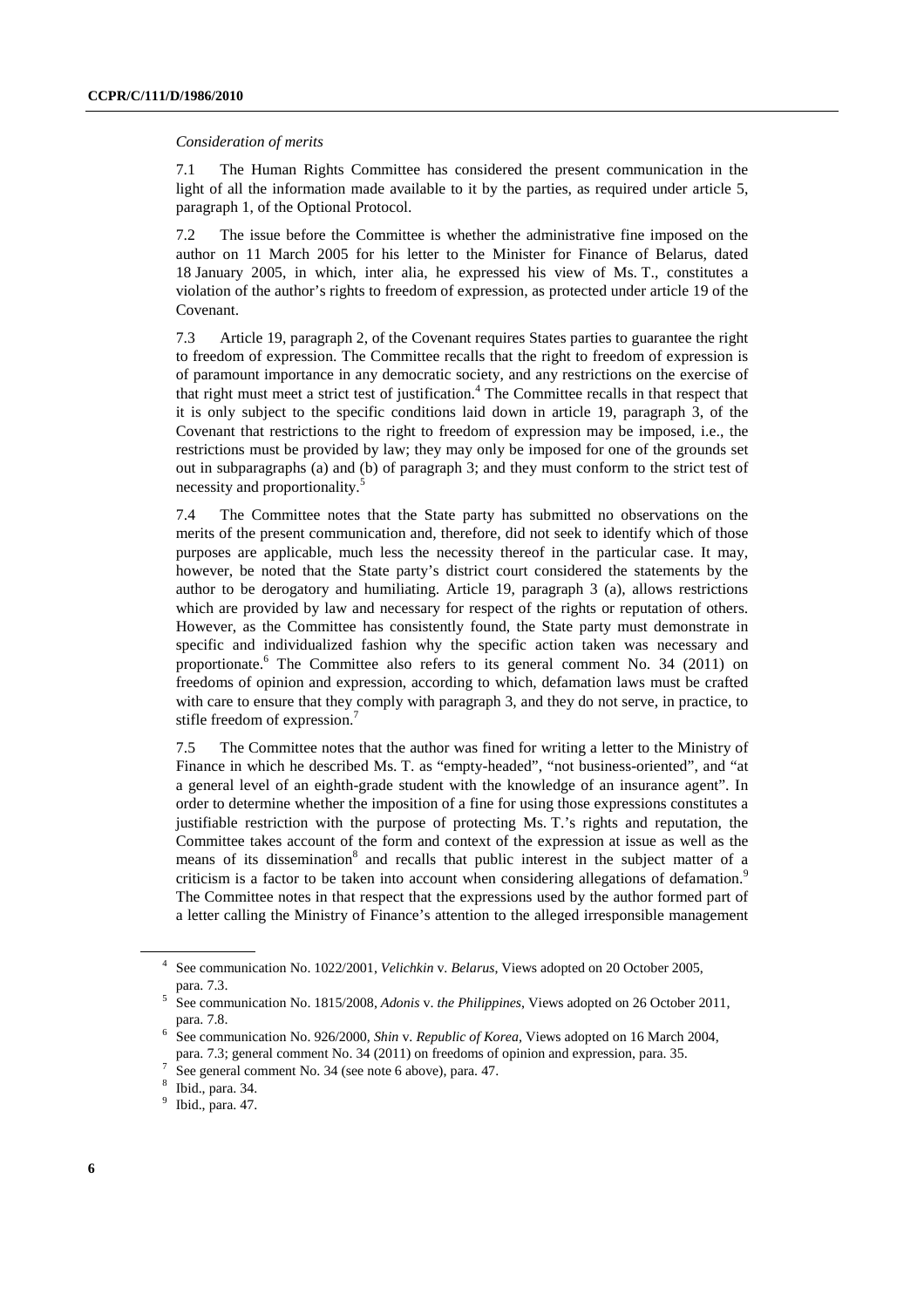of a State-owned insurance company, and was aimed to attract the government official's attention to the "unsustainable" use of the payments of the agency's members and harm to the rights of individuals involved in traffic accidents. In his letter, the author expressed criticism not only regarding Ms. T., but also with regard to several other persons. The expressions used by the author, although being abusive and insulting, therefore, must be considered as part of a context in which the critique of the company, of which Ms. T. was the Deputy Director, was the main issue. Since the company was owned by the State party, the critique of the perceived lack of responsibility and monitoring of the company was a matter of public interest.

7.6 The Committee also notes that the author sent his letter to the Minister of Finance only without making it public through media or otherwise and, therefore, any damage to Ms. T.'s reputation was only of a limited nature. The Committee further observes that the State party has advanced no justification that, under those circumstances, fining the author on charges of slander was necessary. Neither has the State party explained why no other means were available to reply to the author's criticism and protect Ms. T.'s reputation. The Committee recalls in that respect that to meet the test of necessity any restriction on the right to freedom of expression which seeks to protect the reputation of others must be shown to be appropriate to achieve its protective function; must be the least intrusive instrument among those which might achieve their protective function; and must be proportionate to the interest to be protected.<sup>10</sup> Taking into account the nature of the penalty imposed on the author in the present case and considering the impact and the context of the remarks found to be derogatory, as well as the public interest in the issues raised by the author, the restriction of his right to freedom of expression has not been shown to be a proportionate measure to protect the honour and the reputation of others.<sup>11</sup>

7.7 In the circumstances and in the absence of any information in that regard from the State party to justify the restriction for purposes of article 19, paragraph 3, the Committee concludes that the author's rights under article 19, paragraph 2, of the Covenant have been violated.

8. The Human Rights Committee, acting under article 5, paragraph 4, of the Optional Protocol to the International Covenant on Civil and Political Rights, is of the view that the information before it discloses a violation by the State party of the author's rights under article 19, paragraph 2, of the Covenant.

9. In accordance with article 2, paragraph 3 (a), of the Covenant, the State party is under an obligation to provide the author with an effective remedy, including reimbursement of the present value of the fine and any legal costs incurred by the author, together with compensation. The State party is also under the obligation to take steps to prevent similar violations in the future.

10. Bearing in mind that, by becoming a party to the Optional Protocol, the State party has recognized the competence of the Committee to determine whether there has been a violation of the Covenant or not and that, pursuant to article 2 of the Covenant, the State party has undertaken to ensure to all individuals within its territory or subject to its jurisdiction the rights recognized in the Covenant and to provide an effective and enforceable remedy in case a violation has been established, the Committee wishes to receive from the State party, within 180 days, information about the measures taken to give effect to the Committee's Views. The State party is also requested to publish the present Views, and to have them widely disseminated in Belarusian and Russian in the State party.

 $10^{10}$  Ibid., para. 34.<br>
<sup>11</sup> Ibid., para. 47.